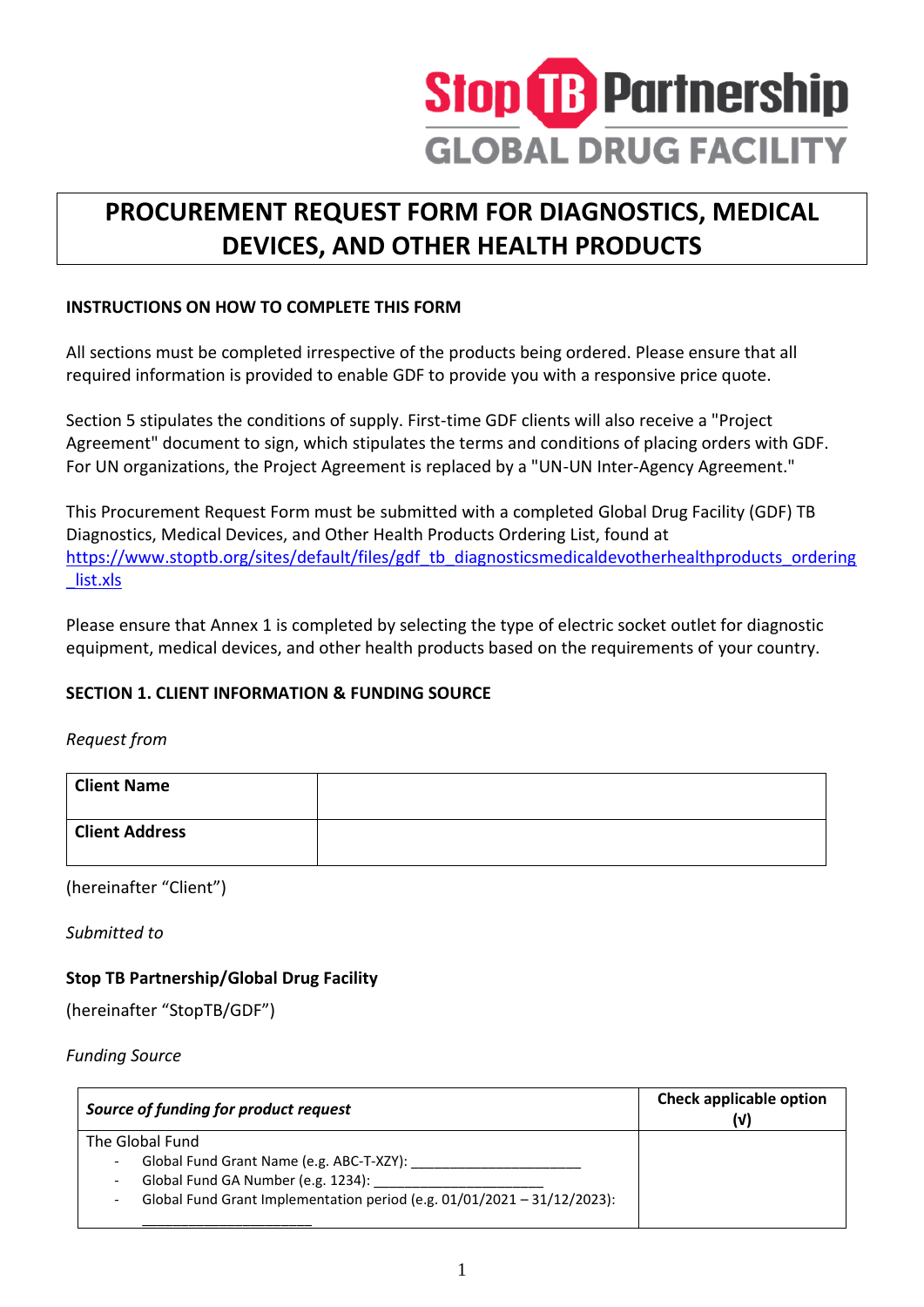| Is this request funded through the Covid-19 Response Mechanism?: Yes $\vert \ \vert$ /<br>No l |  |
|------------------------------------------------------------------------------------------------|--|
| <b>USAID</b>                                                                                   |  |
| Government                                                                                     |  |
| <b>UNITAID</b>                                                                                 |  |
| NGO/Foundation                                                                                 |  |
| Other, please specify source:                                                                  |  |
|                                                                                                |  |

| Clinical Research?                  | Yes <sub>1</sub><br>'Noı |
|-------------------------------------|--------------------------|
| <b>Clinical Research Short Name</b> |                          |
| Clinical Research Sponsor Name      |                          |

### **SECTION 2. CLIENT CONTACT DETAILS**

Please ensure that full contact details are provided below.

| <b>Country of Operations:</b> |  |
|-------------------------------|--|
| Organization:                 |  |
| <b>Address:</b>               |  |
| <b>Contact Person:</b>        |  |
| <b>Position:</b>              |  |
| Telephone:                    |  |
| Email:                        |  |

| 1) | Name and full contact details of<br><b>Consignee</b> (The consignee is the<br>organization receiving the goods and<br>services whereas the client is the<br>organization procuring the goods and<br>services. The consignee can be the same<br>as the client.) | Organization:<br>Salutation:<br>Name:<br>Title:<br>Address:<br>Telephone:<br>e-mail: |
|----|----------------------------------------------------------------------------------------------------------------------------------------------------------------------------------------------------------------------------------------------------------------|--------------------------------------------------------------------------------------|
| 2) | Final Delivery Address (If different from<br>Consignee Address)                                                                                                                                                                                                | Organization:<br>Name:<br>Title:<br>Address:<br>Telephone:<br>e-mail:                |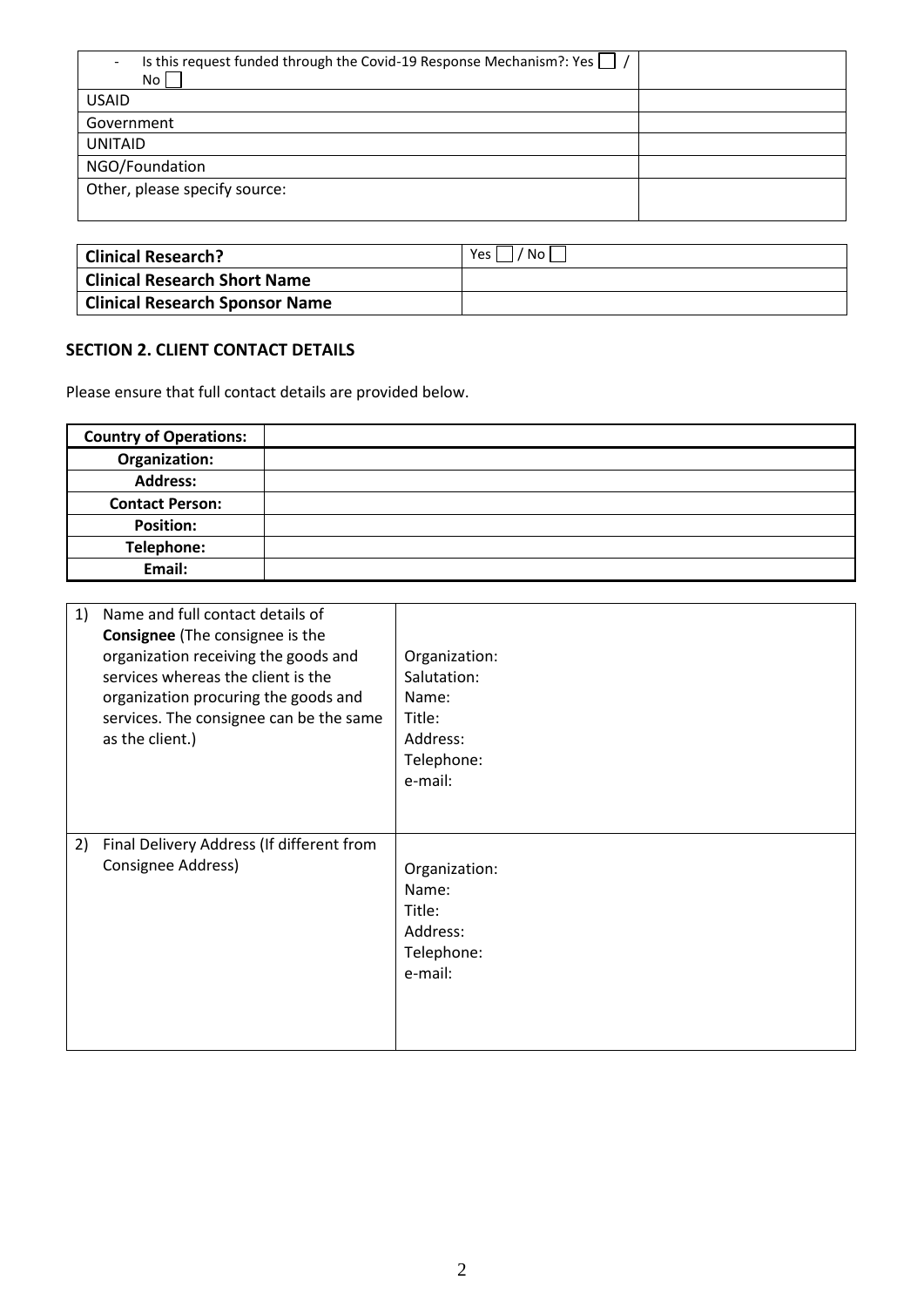| 3) Full contact details of party to be<br>notified (person/authority responsible<br>for products shipment authorization)<br>Note: Above person will be contacted via<br>email when shipment is ready to be<br>shipped. Authorization will be required<br>before the shipment is dispatched. | Organization:<br>Name:<br>Title:<br>Address:<br>Telephone:<br>e-mail:                                                                          |
|---------------------------------------------------------------------------------------------------------------------------------------------------------------------------------------------------------------------------------------------------------------------------------------------|------------------------------------------------------------------------------------------------------------------------------------------------|
| 4) Full contact details of Payer<br>The person in charge of managing<br>payment related to this procurement<br>form                                                                                                                                                                         | Organization:<br>Name:<br>Title:<br>Address:<br>Telephone:<br>e-mail:                                                                          |
| 5) Other contacts to be copied in<br>communication related to this<br>procurement form                                                                                                                                                                                                      | Organization:<br>Name:<br>Title:<br>Address:<br>Telephone:<br>e-mail:<br>Organization:<br>Name:<br>Title:<br>Address:<br>Telephone:<br>e-mail: |

#### **SECTION 3: DELIVERY & IMPORTATION DETAILS**

**It is recommended to place a request for products at least 6 months before the Preferred Delivery Date.** Our standard delivery lead time is 4 -6months.

| 1) | Preferred delivery date (date the products are<br>required, considering standard lead-time of 4-                    |                                                                                                                                                                                                                                                                                                                     |
|----|---------------------------------------------------------------------------------------------------------------------|---------------------------------------------------------------------------------------------------------------------------------------------------------------------------------------------------------------------------------------------------------------------------------------------------------------------|
|    | 6 months from receipt of funds for products)                                                                        |                                                                                                                                                                                                                                                                                                                     |
|    | In case split shipments are required, a<br>preferred delivery date for each of the<br>shipment should be indicated. |                                                                                                                                                                                                                                                                                                                     |
| 2) | Preferred port of delivery                                                                                          |                                                                                                                                                                                                                                                                                                                     |
| 3) | Preferred Incoterm                                                                                                  | <b>CIP (For air shipments only)</b><br>CIF (For sea shipments only)<br><b>FCA</b><br>DAP (More information): The client is responsible for<br>customs clearance and offloading at the delivery address<br>DAP + Customs clearance and offloading at delivery<br>address (More information): StopTB/GDF will arrange |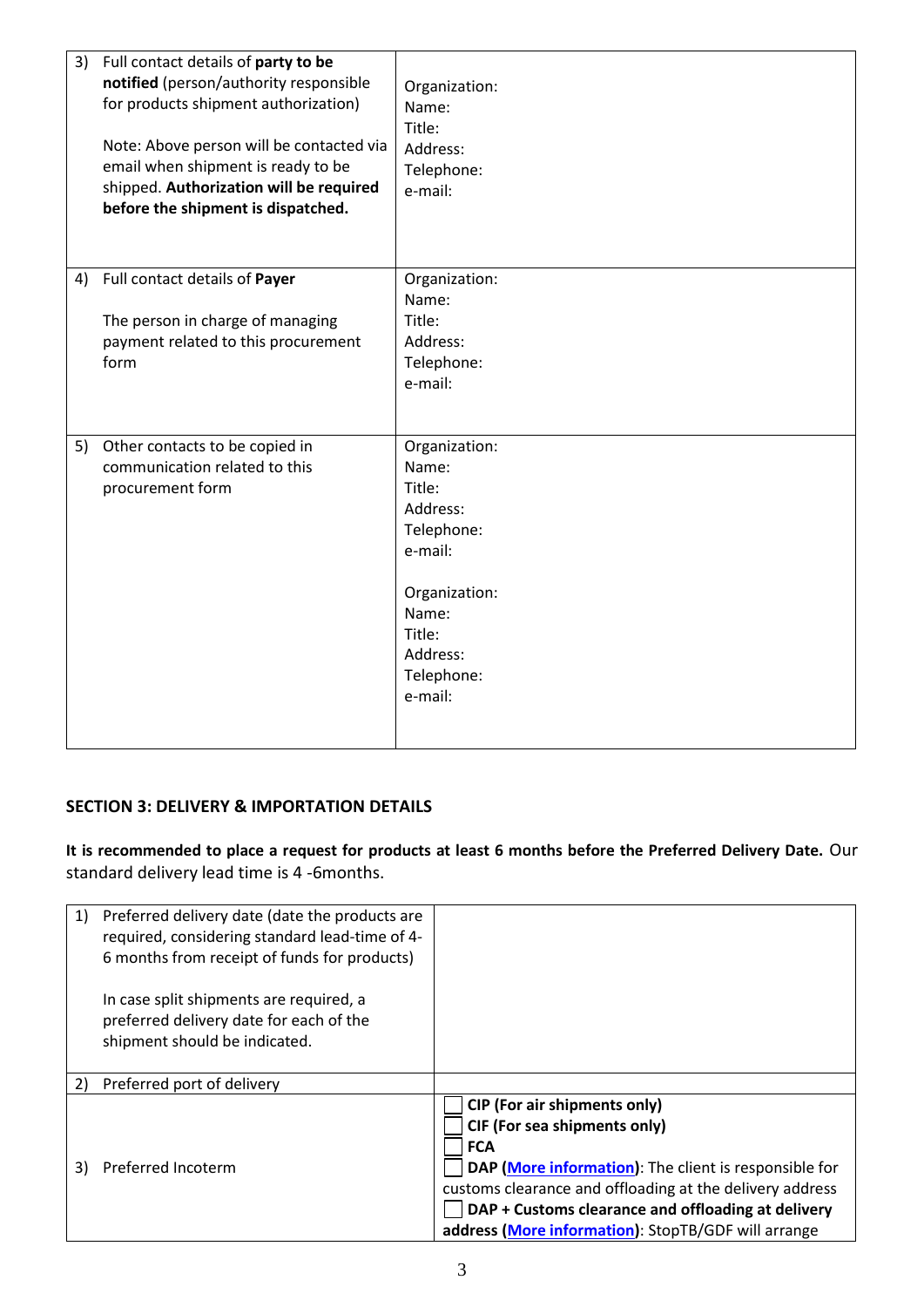|    |                                                 | customs clearance (with their customs broker) and                    |
|----|-------------------------------------------------|----------------------------------------------------------------------|
|    |                                                 |                                                                      |
|    |                                                 | offloading at the delivery address. Do not select this               |
|    |                                                 | Incoterm if the consignee has their own customs                      |
|    |                                                 | broker.                                                              |
|    |                                                 |                                                                      |
|    |                                                 | If DAP delivery is requested, please fill out the contact details of |
|    |                                                 | the contact person responsible for all (pre-)clearance documents     |
|    |                                                 | (e.g. legalization of documents, registration documents for          |
|    |                                                 | import purposes):                                                    |
|    |                                                 | Name:                                                                |
|    |                                                 | Telephone:                                                           |
|    |                                                 | E-mail:                                                              |
|    |                                                 | Sea $ $<br>Overland<br>Air                                           |
|    | 4) Preferred mode of shipment                   |                                                                      |
|    |                                                 | Mixed (please explain)                                               |
|    | 5) Advance notice required by client: Time      | week(s)                                                              |
|    | required to provide authorization to ship       |                                                                      |
|    | (Green light) before delivery.                  |                                                                      |
| 6) | Can shipments arrive outside of regular         |                                                                      |
|    | working hours (09.00 - 17.00 h / Mon - Fri)?    | No<br>$Yes \mid \mid$                                                |
|    |                                                 |                                                                      |
|    |                                                 | If yes, please indicate the time:                                    |
|    |                                                 |                                                                      |
|    |                                                 |                                                                      |
| 7) | What document(s) must accompany the             | Airway bill/bill of lading                                           |
|    | delivery of GDF products?                       | Certificate of analysis                                              |
|    |                                                 | Certificate of origin                                                |
|    |                                                 | Clean report of findings                                             |
|    |                                                 | Draft Airwaybill                                                     |
|    |                                                 | Gift certificate                                                     |
|    |                                                 | <b>GMP Certificate</b>                                               |
|    |                                                 | Invoice                                                              |
|    |                                                 |                                                                      |
|    |                                                 | Packing list                                                         |
|    |                                                 | Other (Please specify: ______                                        |
|    |                                                 |                                                                      |
| 8) | Special requirements for pre-shipment           | Yes $\Box$<br>No [                                                   |
|    | inspection (PSI)?                               |                                                                      |
|    |                                                 | If yes, please specify and provide HS codes for products to          |
|    |                                                 | undergo PSI.:                                                        |
|    |                                                 |                                                                      |
|    |                                                 |                                                                      |
|    | 9) Are customized patient booklets required?    | Yes  <br>No                                                          |
|    |                                                 |                                                                      |
|    |                                                 |                                                                      |
|    | 10) Special requirements concerning markings on |                                                                      |
|    | outer cartons.                                  |                                                                      |
|    | 11) Language labelling requirements             |                                                                      |
|    |                                                 |                                                                      |

#### **SECTION 4: REGISTRATION DETAILS**

Information on products registration is critical to ensure timely delivery of products. Please ensure that the section below is complete with accurate, up-to-date information.

| 1) | Is registration of diagnostics/medical<br>devices required for the importation of<br>these products? | Yes l                                      | No l |
|----|------------------------------------------------------------------------------------------------------|--------------------------------------------|------|
| 2) | If yes, weeks required for registration                                                              | Number of weeks required for registration: |      |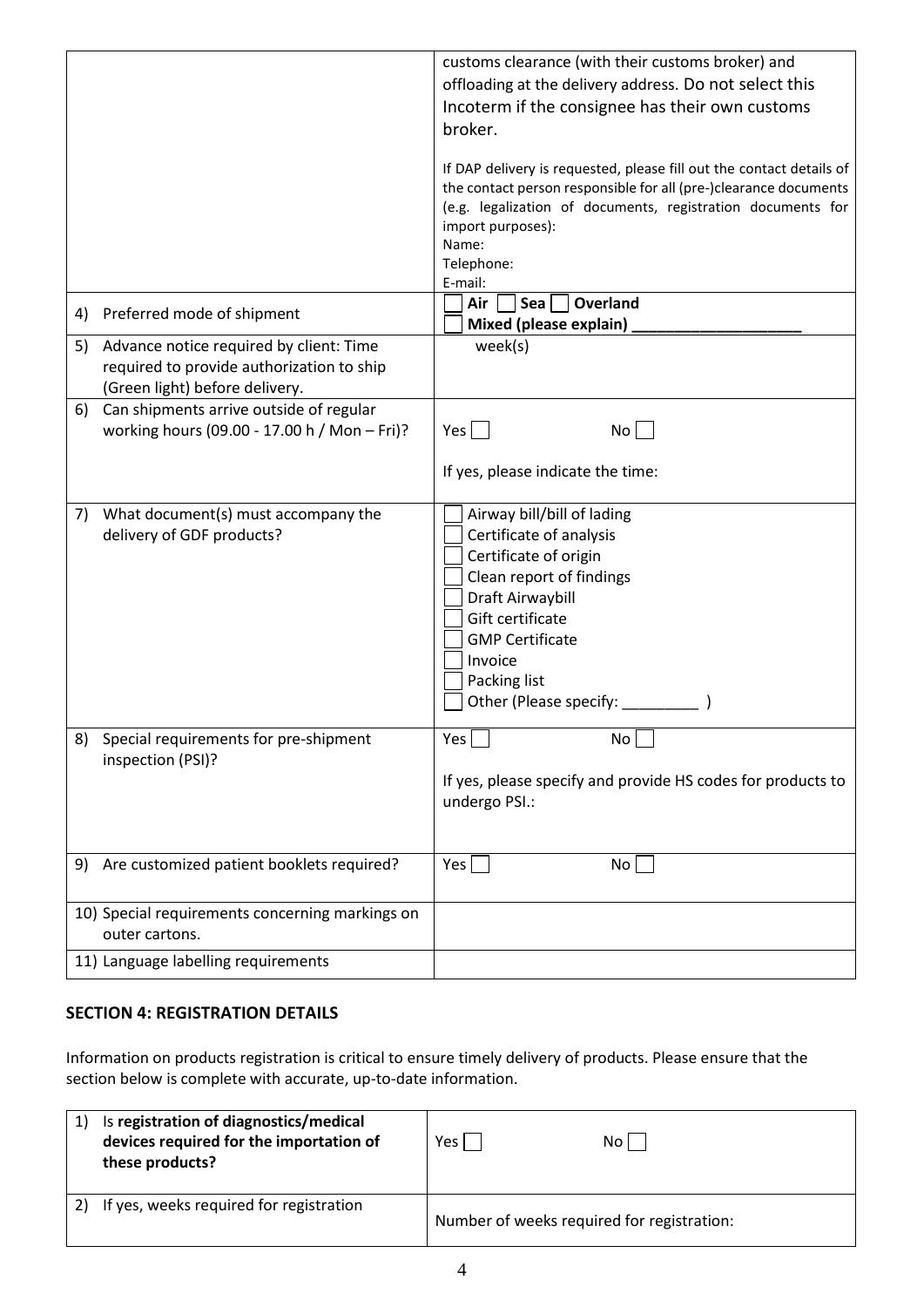| 3) | If registration is required, can<br>diagnostics/medical devices be imported<br>before or during registration?                                                                       | Before<br>During<br>Neither                                                                                                                                                                                                                                                                                                                                                 |
|----|-------------------------------------------------------------------------------------------------------------------------------------------------------------------------------------|-----------------------------------------------------------------------------------------------------------------------------------------------------------------------------------------------------------------------------------------------------------------------------------------------------------------------------------------------------------------------------|
| 4) | If registration is required: Registration<br>application dossier to be sent to:                                                                                                     | Name:<br>Title:<br>Organization:<br>Address:<br>Telephone:<br>Fax:<br>Email:                                                                                                                                                                                                                                                                                                |
| 5) | If registration is required:<br>Does a fast-track registration mechanism<br>a)<br>for diagnostics/medical devices exist in<br>the country and can it be applied to this<br>request? | Yes<br>No<br>Number of weeks required for fast-track registration::<br>What is the quality assurance approval system used by the<br>country for the fast-track mechanism?<br>authorized for marketing by a stringent regulatory<br>authority;<br>Prequalified by WHO<br>Recommended by WHO TB Programme<br>Recommended by the Expert Review Panel for<br>Diagnostics (ERPD) |
|    | Is it possible to obtain a waiver for<br>b)<br>importation of non-registered<br>diagnostics/medical devices included in<br>this request?                                            | List of documents and registration fee required for fast-<br>track registration:<br>No<br>Yes  <br>Number of weeks to obtain a waiver for importation of<br>non-registered diagnostics/medical devices included in this<br>request:<br>List of documents required for waiver:                                                                                               |
| 6) | Notes and special requirements:<br>Note: includes requirements for instructions<br>for importation, registration, or any other<br>delivery instructions.                            |                                                                                                                                                                                                                                                                                                                                                                             |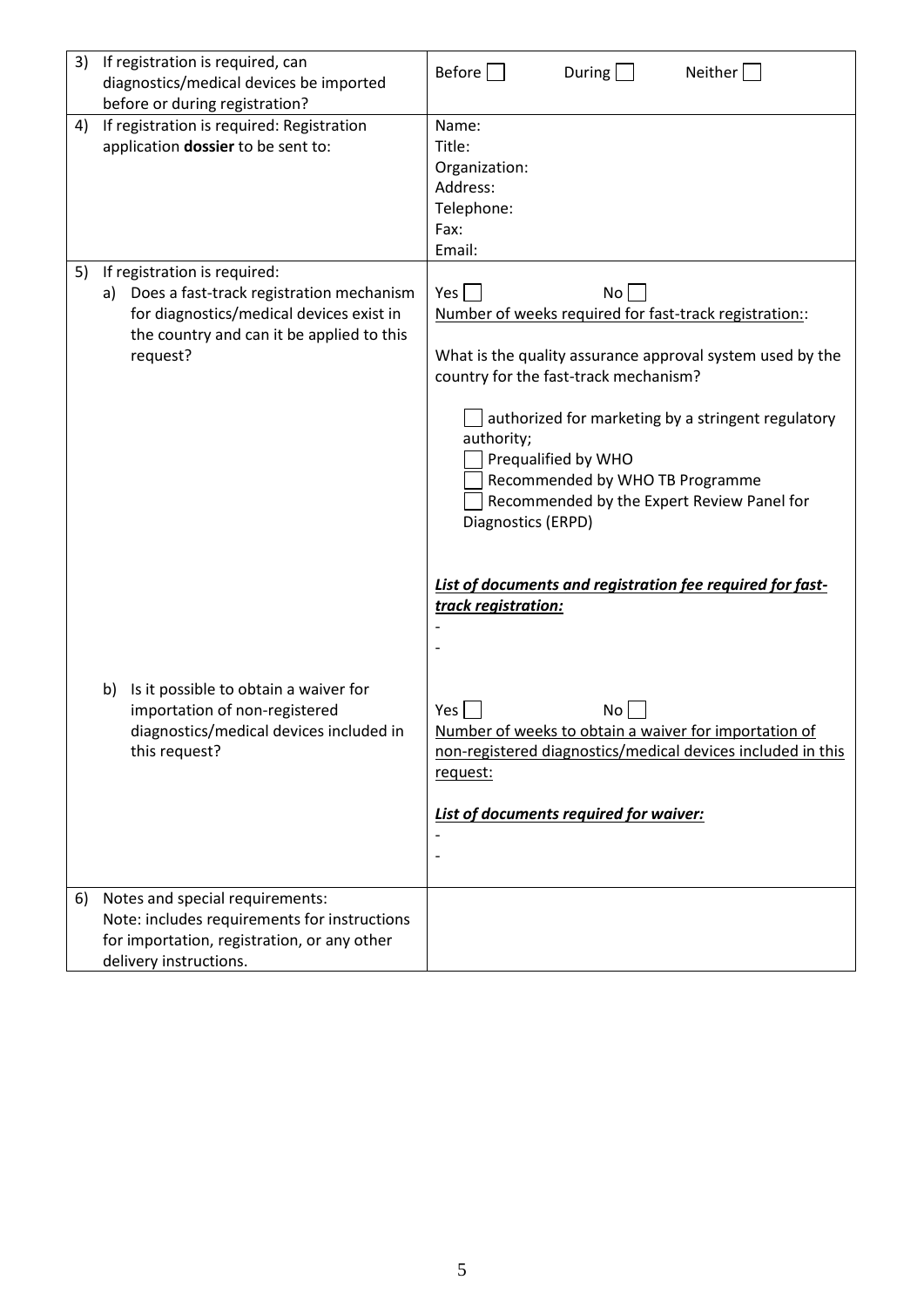#### **SECTION 5: CONDITIONS OF SUPPLY**

- General conditions:
	- o StopTB/GDF procures only quality-assured TB products.
	- o All StopTB/GDF TB products shall be provided to patients free of charge.
	- o For Global Fund supported procurements, StopTB/GDF will provide a copy of this Form to the responsible focal point in the Global Fund for their review.
- Procurement process:
	- o The execution of this procurement request can be initiated **only** after signing:
		- 1. The Project Agreement;
		- 2. The StopTB/GDF Quote and
		- 3. The receipt of the prepayment of funds by StopTB/GDF.
	- $\circ$  The Client will be responsible for payment or obtaining a waiver of any applicable duties, any import requirements, as well as to facilitate product registration in cooperation with manufacturers or obtaining relevant waivers, in-country storage, distribution and monitoring of all supplies, unless otherwise agreed with StopTB/GDF.
- Monitoring and technical assistance:
	- $\circ$  StopTB/GDF reserves the right to conduct monitoring mission(s) by an independent technical agency or StopTB/GDF consultants such us StopTB/GDF Regional Technical Advisors or Country Supply Officers on the use of the products requested. The technical report will be shared with the Client on the use of products delivered under this Form.
	- $\circ$  The Parties may also consult on and mutually agree on the implementation of technical assistance as required.
- Special provisions:
	- $\circ$  If the Client does not represent an established international NGO, publicly known to be active in TB patient treatment, a UN organization or the government entity engaged in TB control, the Client must provide a letter of endorsement from the National TB Program or similar entity. In case this cannot be provided, the Client needs to submit a letter of explanation to allow for StopTB/GDF to consider this procurement. In submitting the letter, the Client agrees that StopTB/GDF may contact its Partners for additional information without further consent by the Client.

#### **Please sign below and send it to the following address or to your focal point in StopTB/GDF:**

### **Global Drug Facility Stop TB Partnership Secretariat, c/o UNOPS Email : [gdfprs@stoptb.org](mailto:gdfprs@stoptb.org)**

Signature :

Name:

Tittle: (Authorised Official)

Date